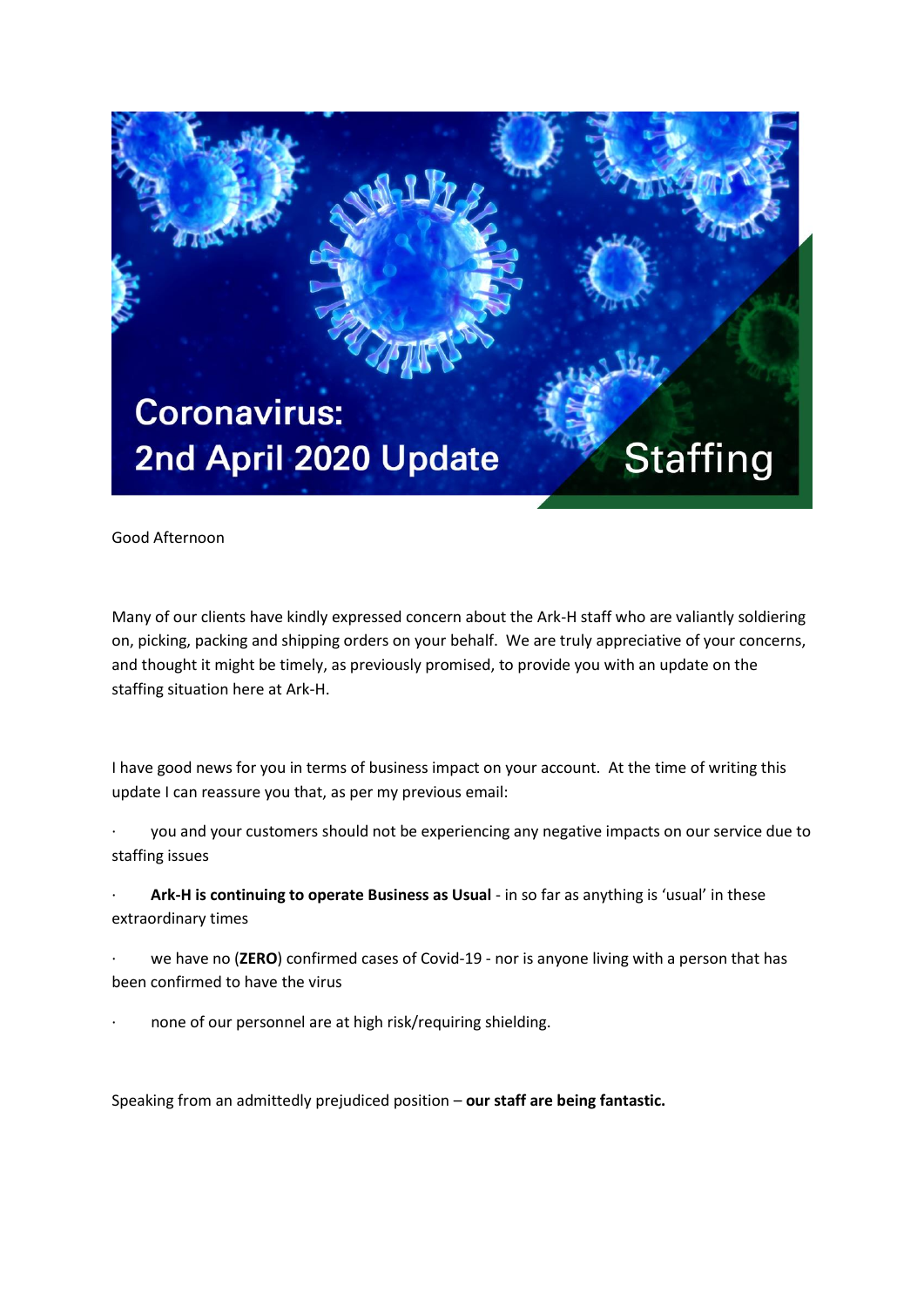It is a strange and scary time for us all – and their normal work pressures are being much exacerbated by worries about their loved one elsewhere. Almost without exception they are continuing to work like Trojans (ooops – isn't that another virus!), whether from home or from our business site, making sure that we can keep on providing a service through these very trying times. It is difficult for them because, with the extra precautions in place, more people are away from their desks and more people are having to cover work for colleagues. They are pulling together wonderfully well, supporting each other. Please bear with them if you sometimes find yourself speaking to someone other than your usual contacts. They will help as far and as fast as they possibly can.

It goes without saying that, without our staff we could not provide those services. We are experiencing some staffing pressures but, thus far at least, these have not impacted our ability to get your orders processed, picked, packed and out within SLA.

Where possible we have sent staff to work from home. Most of our entirely office-based personnel are now comfortably remote working, and that includes:

- our IT developers
- · our finance team
- the majority of our Client Account Managers.

We were lucky in that, because all our systems are cloud based, including our phone system; and because we were already using technology such as Zoom for business, Skype and Microsoft Teams; the transition from an entirely office based management team to a largely home-based one has not proved too difficult. In fact, I think the biggest issue will be getting them all back!

However, as you all know, working from home is not a realistic option for the majority of our staff – they would need to have a VERY big home to accommodate your stock and pick-faces! Therefore, our people have to keep coming to work; they genuinely do classify for 'critical worker' status – although we have had to give them forms certifying this status – just in case they get stopped on the way to or from work, as Raj did last week!

Since we knew, early on, that our aim was to maintain business as usual, we were quick to put in place special procedures to protect our people, including but not restricted to:

staff communications, training and posters – to drive home the COVID 19 messages of handwashing, social distancing, and the catch it bin it, kill it protocols